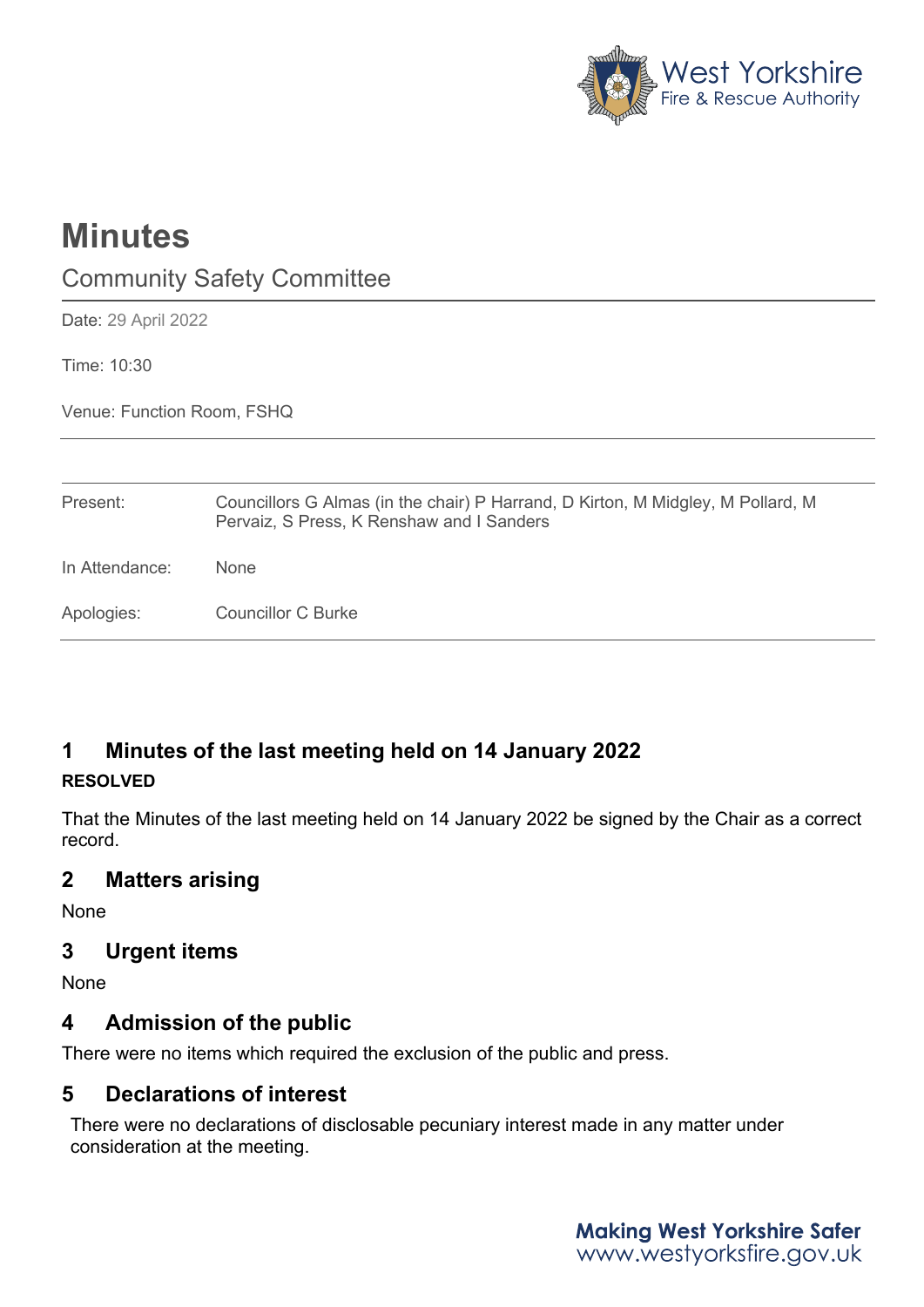#### **6 Spotlight On Case Studies**

Members considered a report of the Director of Service Delivery which provided examples and updates on the following areas of work which were being undertaken to meet the needs of the communities of West Yorkshire in the delivery of prevention, protection and response activity;

- **a)** Bradford Water Awareness Training
- **b)** Calderdale Road Safety Road Show
- **c)** Kirklees Slaithwaite Fire Station
- **d)** Leeds Offload Leeds Rhinos Pilot
- **e)** Wakefield Road Traffic Collisions Education Initiative
- **f)** Youth Interventions SEN (Special Educational Needs) GRIT (Gaining Resilience in Teamwork) Programme

Members noted the Spotlight On reports and received them positively. The Chair gave thanks to the District Managers for their hard work within the local communities and thanked them for attending today's meeting.

Further information was provided in respect of the protocols for police attending a water related incident and the role out of the Water Awareness Training and Road Traffic Collisions programme to other Districts. In addition, further clarification was provided regarding the mental health provision for members of staff and the processes used to identify need.

It was emphasised that the Spotlight Ons are examples of initiatives going on across all Districts all the time.

#### **7 Performance Against PMI Targets 2021 – 2022**

Members received a report of the Director of Service Delivery which advised of performance against the 2021 – 22 performance outcome targets and focussed specifically on performance between 1 April 2021 and 24 March 2022. An updated report was provided to members in the meeting giving figures up to and including 29 April 2022. Members were advised the final yearend figures will be presented in full detail to the Full Authority Committee to be held on 30<sup>th</sup> June 2022.

These figures provided an exceptionally pleasing picture.

Members were assured that the none of the fatalities were directly related to vulnerable people who did not receive a safe and well visit due to the pandemic. It was also noted that due to the recent spike in attacks on Firefighters further investigations into the use of body worn cameras were being made.

#### **8 Arson Convictions 2022**

Members received a report of the Director of Service Delivery which advised of the arson convictions for the period 22 September 2021 to 31 January 2022, where the Fire Investigation Team had provided expert witness statements to the Crown Prosecution Service. Members were advised that the Fire Investigation Officers had investigated 60 incidents in the period, of which